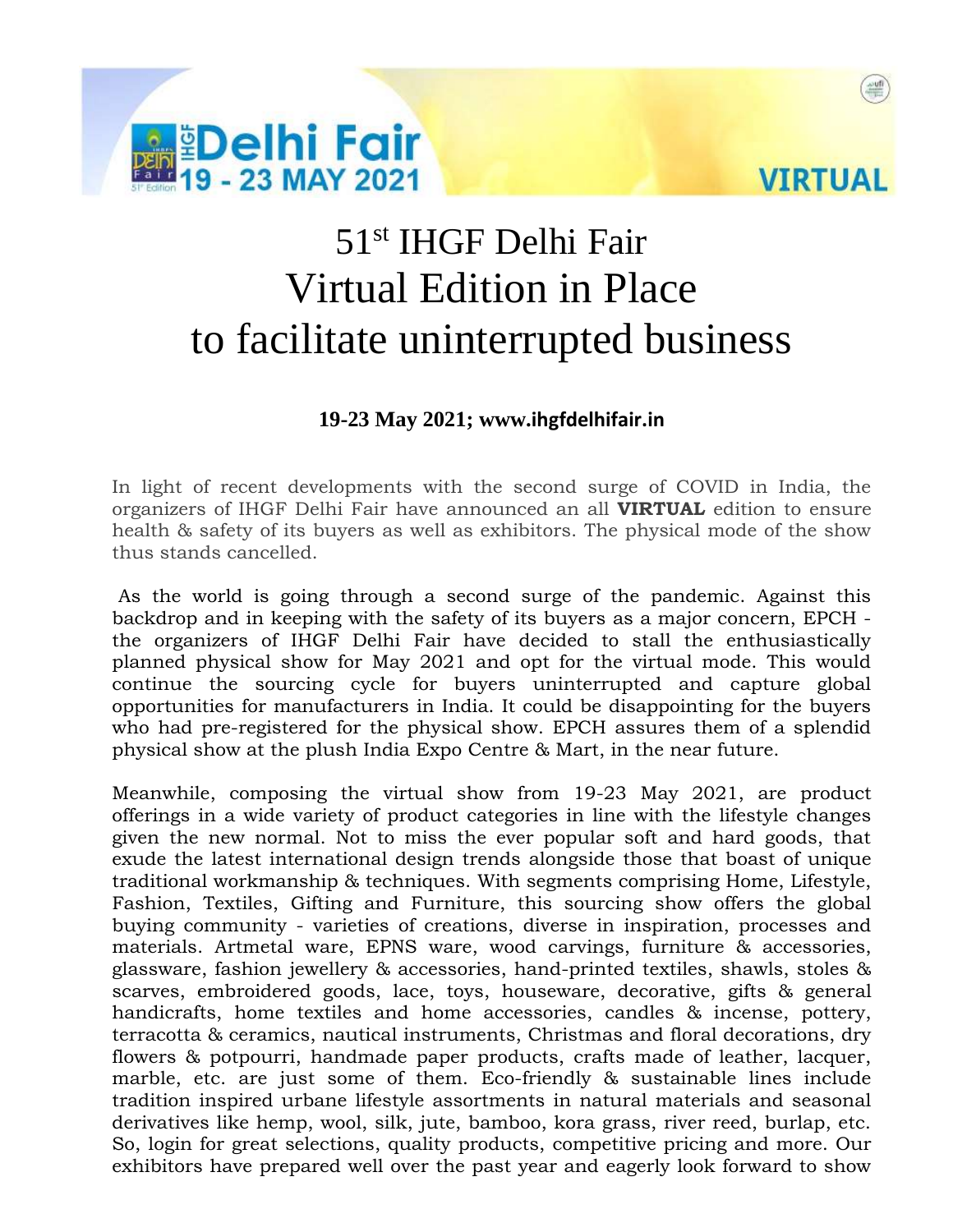their latest collections and new product lines on virtual platform www.ihgfdelhifair.in

This edition at [www.ihgfdelhifair.in](http://www.ihgfdelhifair.in/) brings together a total of over 750 leading Indian manufacturers, exhibiting their products in 14 broad based categories with focus on product origins and inspirations that many buyers would find only in India. A choice of 2000+ products and 200+ trend specific design developments encompassing the complete supply chain of home, lifestyle, fashion , textiles & furniture would spread out in the virtual space. The presented innovations are a result of consistent feedback, research and exploration of materials, crafts, forms & finishes.

Added attractions like Trend Areas, Craft Demonstrations, Ramp Presentations and Knowledge Webinars would make attending the show a truly wholesome experience.

### **Major Product Groups at IHGF Delhi Fair**

Home Textiles & Furnishing | Furniture & Accessories | Gifts & Decoratives Houseware & Home Utility | Lamps & Lighting | Carpets, Rugs & Floor Coverings Christmas & Festive Décor | Handmade Paper, Gift Wraps | Spa & Wellness Bathroom Accessories | Lawn & Garden Ornaments | Fashion Jewellery & Accessories

#### **About the Organisers**

.

IHGF Delhi Fair is organized twice every year in Spring and Autumn editions, by the Export Promotion Council for Handicrafts (EPCH), the apex organization representing handicraft manufacturers & exporters in India. EPCH facilitates its 10,000+ members to customize and offer unique styles and quality products to the global sourcing community. Beyond providing unparalleled business platforms to buyers & sellers, EPCH also provides comprehensive information about the sector to international buyers and ensures optimal interface between the Indian handicrafts industry and international buyers, facilitating harmonious business.

#### **Register at: [www.ihgfdelhifair.in/register](http://www.ihgfdelhifair.in/register)**

For more information, please contact-



**Export Promotion Council For Handicrafts,** "EPCH HOUSE", Sector – C, Pocket – 6 & 7, LSC, Vasant Kunj, New Delhi – 110070 , India. Tel : +91-11-26125893/ 26135256 Email : [visitors@ihgfdelhifair.in,](mailto:visitors@ihgfdelhifair.in) Website : [www.epch.in](http://www.epch.in/)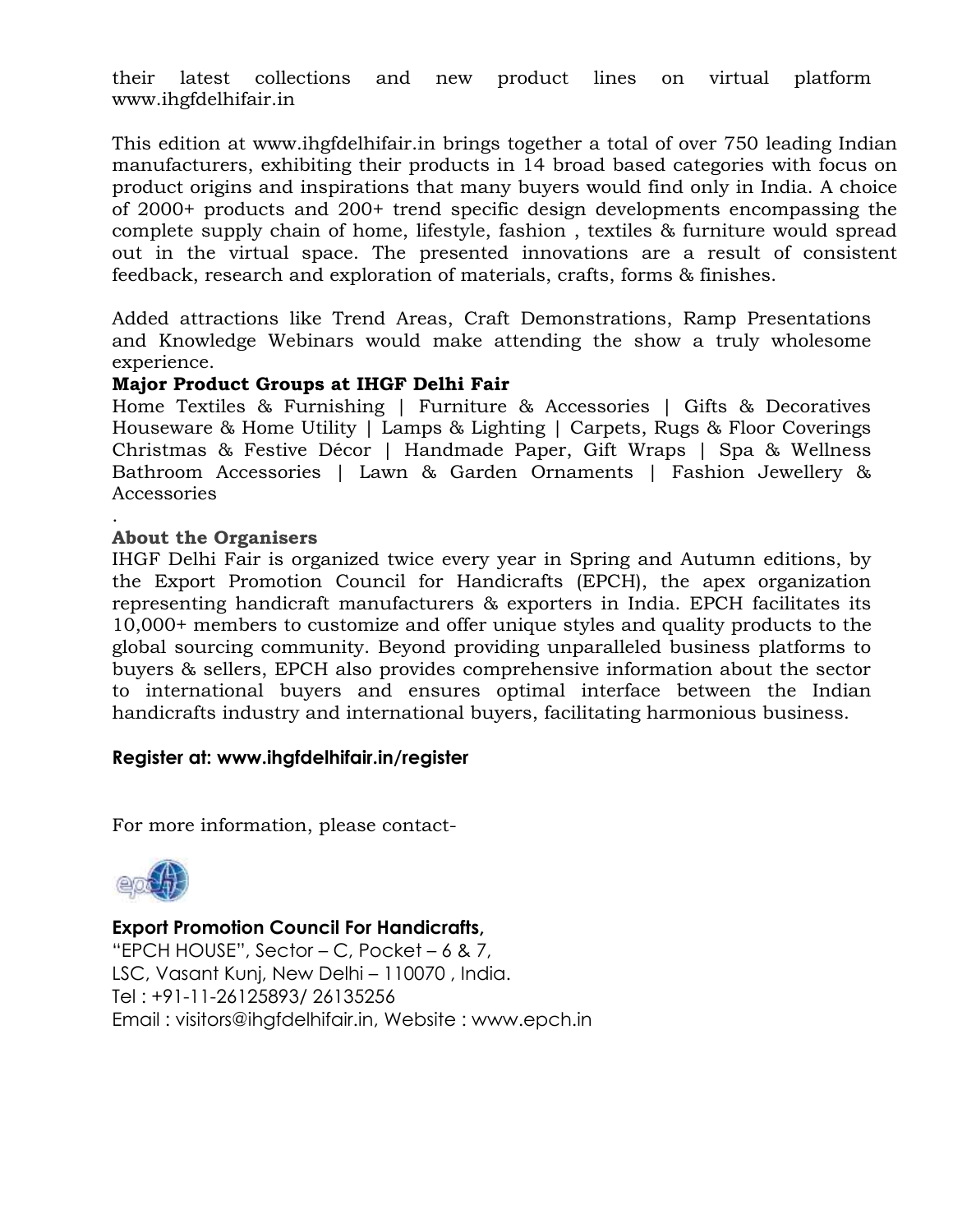

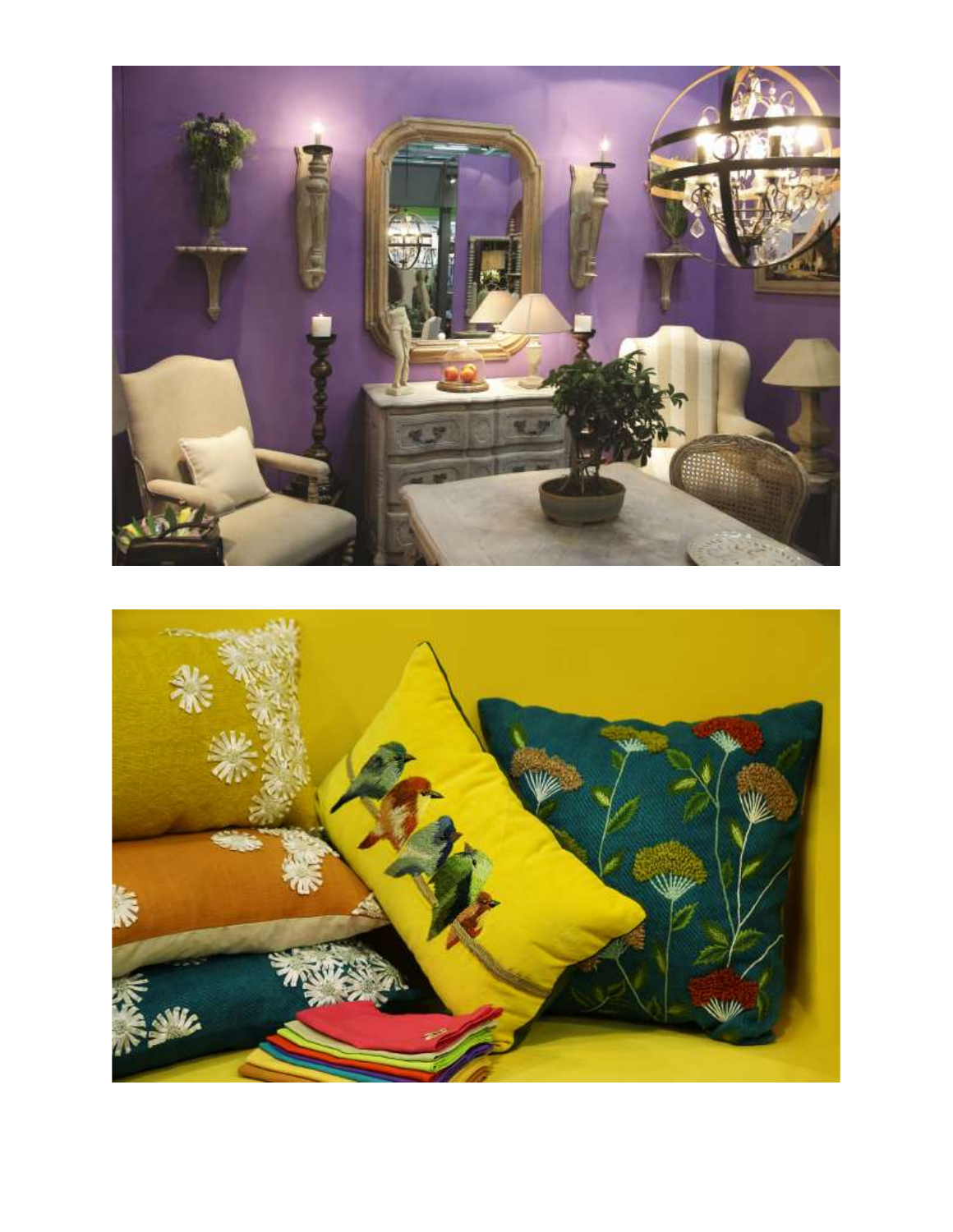